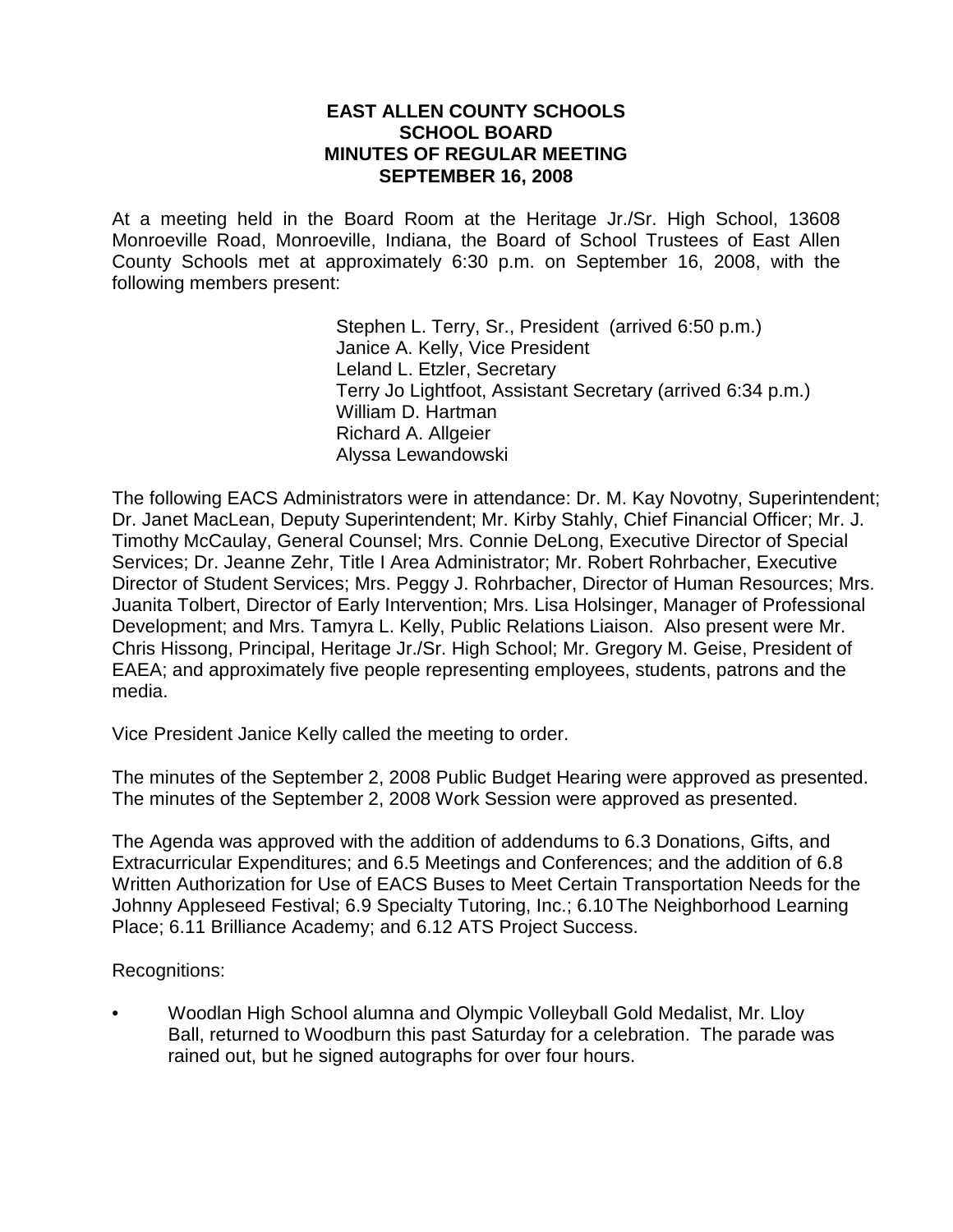Spotlights on Education:

Representing the Heritage Guidance Department Ms. Jennifer Hunter, Director of Guidance, and Guidance Counselor Ms. Laura Robinson, gave a brief presentation regarding the Gold Star Counseling Certification that they recently completed.

Mr. Bob Rohrbacher and Mrs. April Steury updated the Board on the district's ESL Program. The district has seen significant growth in its ESL population since Fall 2007. Currently 22 different languages are spoken throughout the District.

# **Section 2.0 Discussion Items**

Several Board members asked questions regarding the budget, which Mr. Stahly answered.

Per a request received from the Special Services Department, Ms. Lewandowski volunteered to represent the Board on a committee regarding high ability.

President Terry distributed updated New Board Orientation information to the Board.

Mr. Allgeier again requests that the Board meeting start time be moved back to 7:30 p.m.

# **Section 3.0 Public Expressions**

None

# **Section 4.0 Information Items**

Several questions were asked regarding Consent items.

### Incidental Information

-Promulgation of Revised Administrative Policy 4212 – Food Service Managers (Appendix A only) (see Exhibit A, incorporated herein).

-Apply for and Receive School Improvement Grant Funding 2008-09

The monthly Financial Status Report of the General Fund and Transportation Fund, along with the Financial Report, and the Food Service Activity Report were provided to the Board.

# **Section 5.0 Action Item**

5.1 Resolution to Adopt 2009 Bus Replacement Plan (see Exhibit B, incorporated herein).

Ms. Kelly moved to approve the proposed Resolution as presented. Mr. Hartman seconded the motion and it passed unanimously.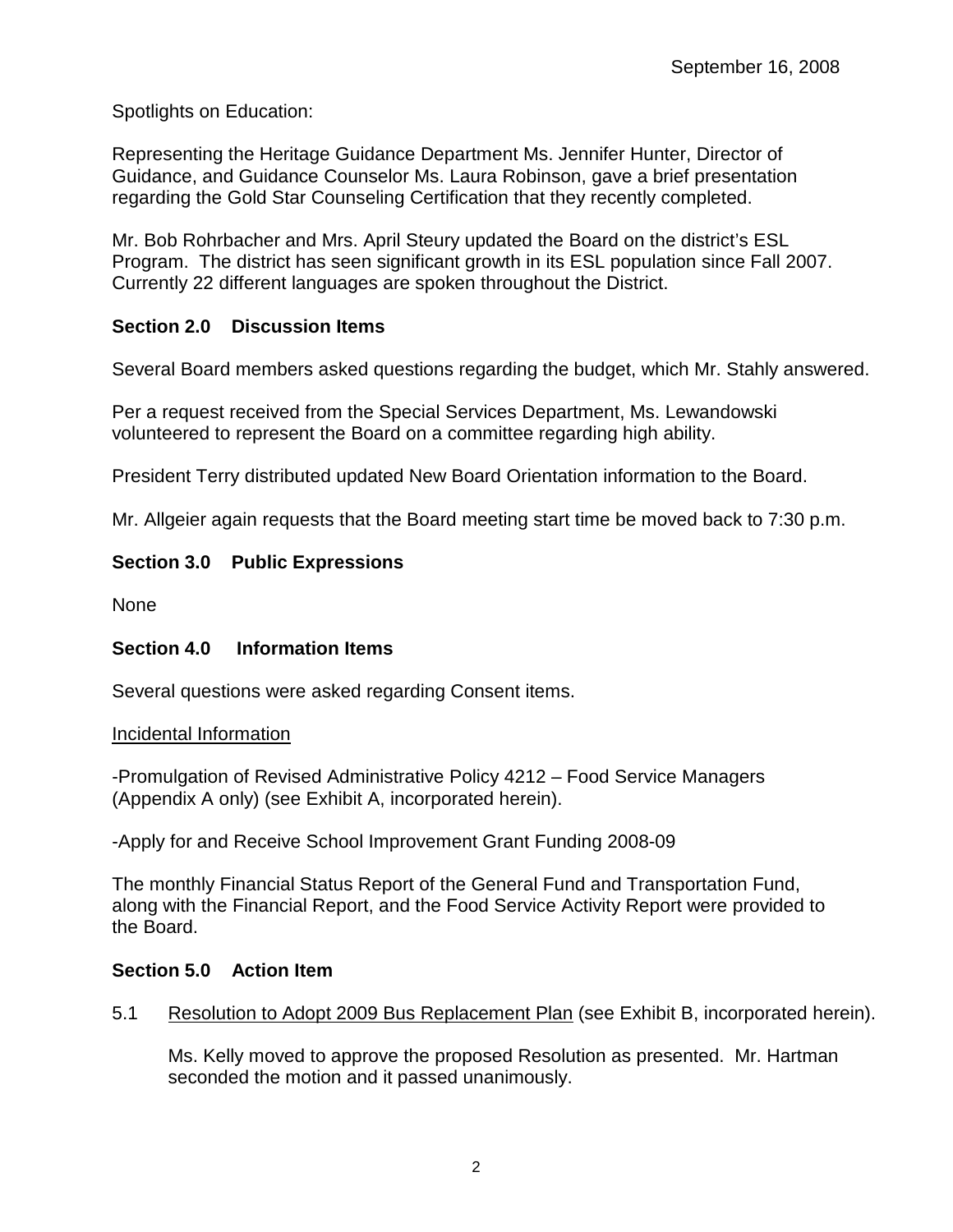5.2 Resolution to Adopt 2009 Capital Projects Plan (see Exhibit C, incorporated herein).

Ms. Kelly moved to approve the proposed Resolution as presented. Mr. Etzler seconded the motion and it passed unanimously.

5.3 Resolution to Adopt 2009 Budgets (General Fund, Debt Service Fund, Pension Bond Debt Fund, Capital Projects Fund, Transportation Operating Fund, Bus Replacement Fund, Special Education Preschool Fund, and Art Association Fund Budgets) (see Exhibit D, incorporated herein).

Ms. Kelly moved to approve the proposed Resolution as presented. Mr. Etzler seconded the motion and it passed unanimously.

5.4 2009 Budget (Line 2) Resolution – All Funds (see Exhibit E, incorporated herein).

Ms. Kelly moved to approve the proposed Resolution as presented. Mr. Hartman seconded the motion and it passed unanimously.

5.5 Resolution for the Tax Neutrality of Pension Bond Tax Levy – 2009 (see Exhibit F, incorporated herein).

Ms. Kelly moved to approve the proposed Resolution as presented. Mr. Etzler seconded the motion and it passed unanimously.

5.6 Resolution to Approve 2009 Excess Levy Appeal for Transportation (see Exhibit G, incorporated herein).

Ms. Kelly moved to approve the proposed Resolution as presented. Mr. Hartman seconded the motion and it passed unanimously.

5.7 Request to Advertise Additional Appropriations for 2008 Transportation Fund (see Exhibit H, incorporated herein).

Ms. Kelly moved to approve the proposed Resolution as presented. Ms. Lewandowski seconded the motion and it passed unanimously.

### **Section 6.0 Consent Items**

Mr. Allgeier moved to approve the consent items with addendums as presented. Mrs. Lightfoot seconded the motion and it passed unanimously. The following consent items were approved:

6.1 Approval of payroll claims for the payroll period ending August 1, 2008 in the amount of \$1,743,889.44; for the payroll period ending August 15, 2008 in the amount of \$1,774,919.13; and for the payroll period ending August 29, 2008 in the amount of \$1,825,715.14.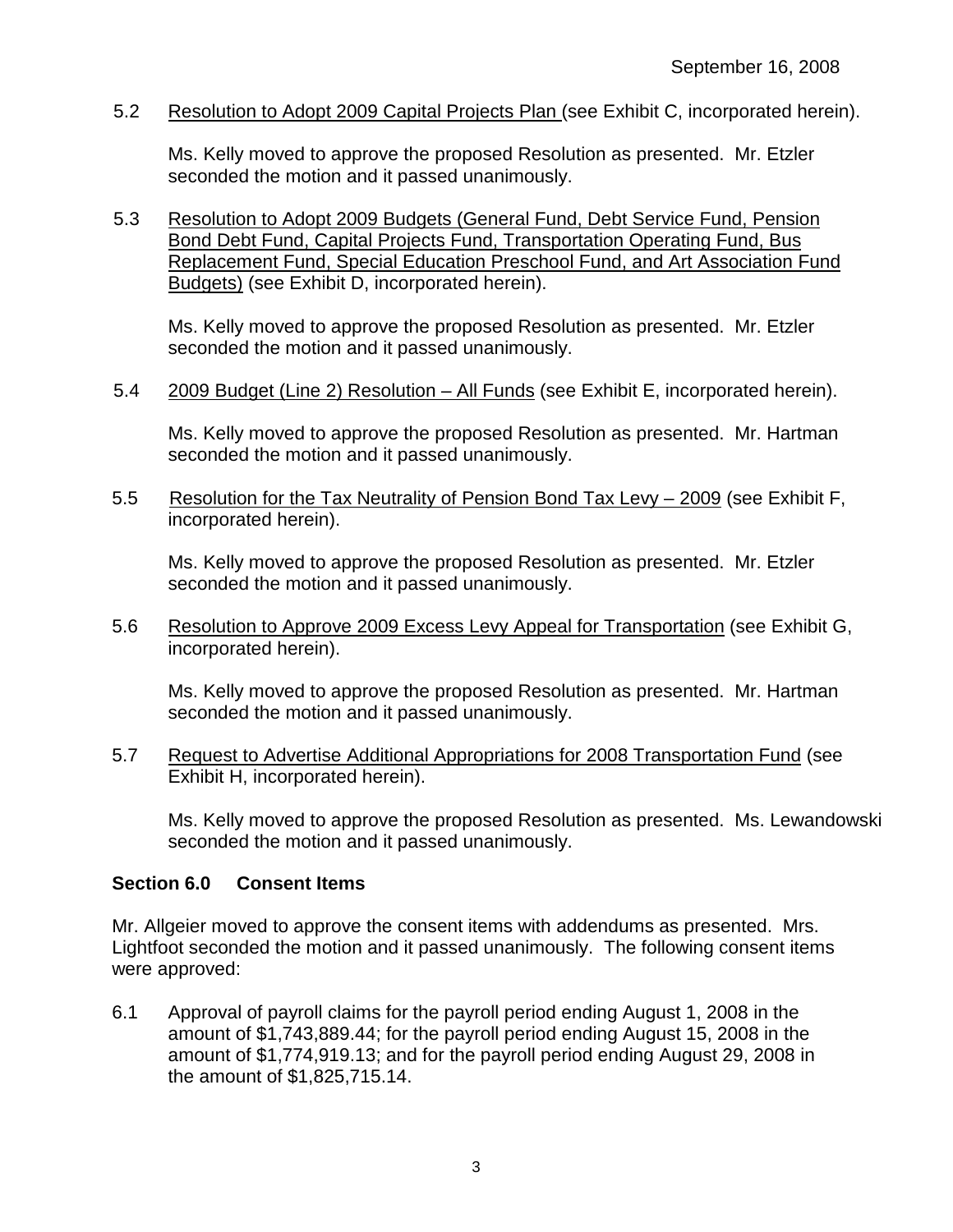- 6.2 Approval of vendor claims: 247022-247283, 246970-246976, 246509-246519, 246949-246969; manual checks 5398-5413, 17554-17555; and electronic transfers 000104, 000185, 081108, 081808, 082008-082408, 082508, 082708, 000796-000809, totaling \$4,498,843.26.
- 6.3 Approval to Paul Harding High School to accept a donation in the amount of \$500.00, from Dr. and Mrs. Douglas Barcalow. As specified, funds are to be used by the Paul Harding Dad's (PHD) program.
- 6.4 Approval to extend offer of employment to Ms. Stephanie Lude, as a half-time special education teacher at Highland Terrace Elementary School, for the 2008-09 school year.

 Acceptance of retirement and termination of employment of Dr. M. Kay Novotny, Superintendent of Schools, has retired and terminated her employment, effective June 30, 2009. Dr. Novotny has served East Allen County Schools three years as Principal at Southwick Elementary School and eleven years as Deputy Superintendent. Dr. Novotny is currently serving her fourth year as Superintendent of East Allen County Schools.

 Approval of FMLA leave of absence to Ms. Holly McKanna, teacher at Prince Chapman Academy, effective August 28, 2008 through September 5, 2008.

Approval of FMLA leave of absence to Ms. Kelly Andrews, teacher at Village Elementary School, effective August 28, 2008 through September 5, 2008.

- 6.5 Approval of Meetings and Conferences (see Exhibit I, incorporated herein).
- 6.6 Resolution to Adopt EACS' 403(b) Plan (see Exhibit J, incorporated herein).
- 6.7 Revised Administrative Policy 4214 Miscellaneous Support Personnel (see Exhibit K, incorporated herein).
- 6.8 Written Authorization for Use of EACS Buses to Meet Certain Transportation Needs for the Johnny Appleseed Festival (see Exhibit L, incorporated herein).
- 6.9 Specialty Tutoring, Inc. Agreement (see Exhibit M, incorporated herein).
- 6.10 The Neighborhood Learning Place Agreement (see Exhibit N, incorporated herein).
- 6.11 Brilliance Academy Agreement (see Exhibit O, incorporated herein).
- 6.12 ATS Project Success Agreement (see Exhibit P, incorporated herein).